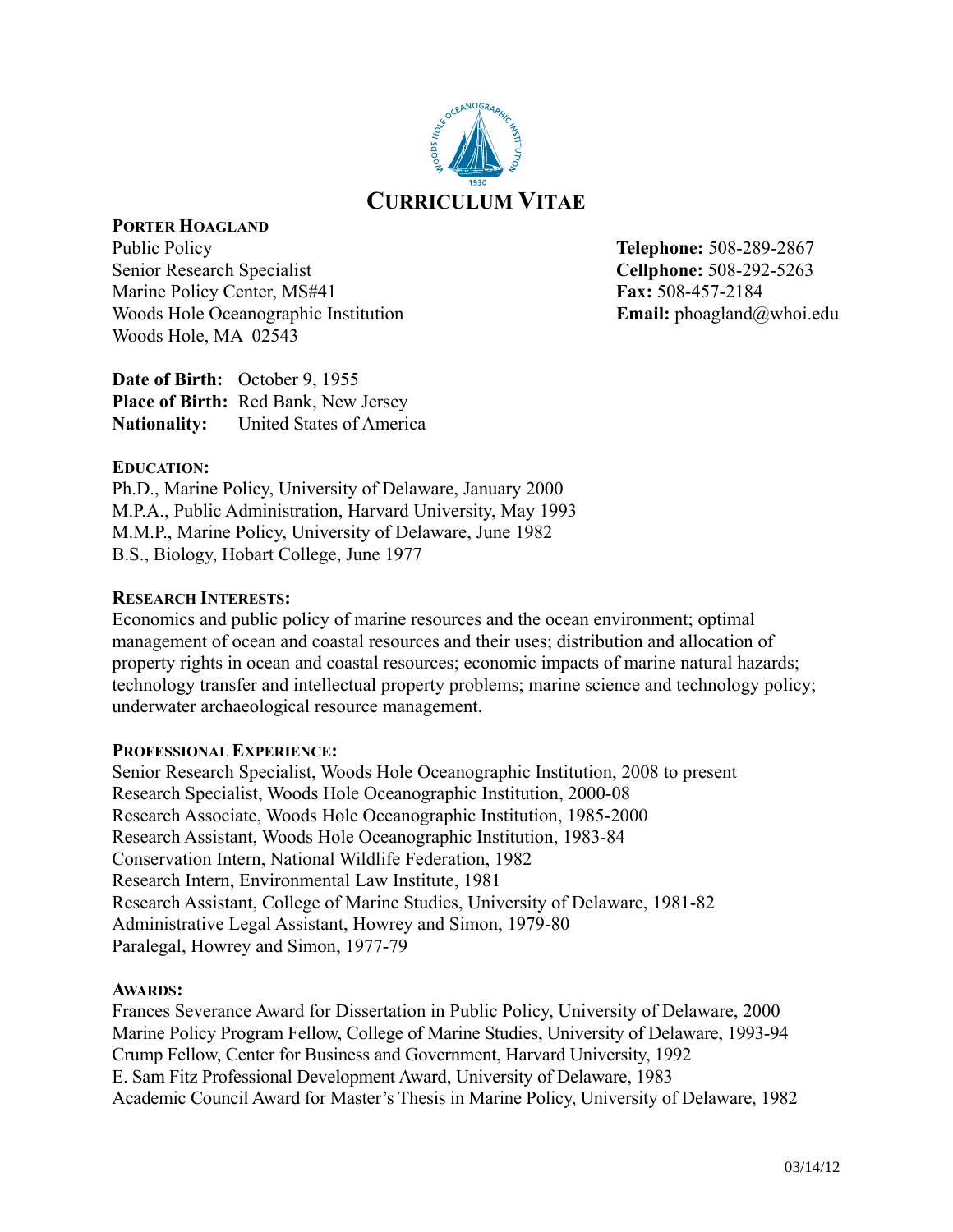*Hoagland - CV Page 2*

# **PROFESSIONAL ACTIVITIES:**

Editorial Advisory Board, *Encyclopedia of Ocean Sciences*, Academic Press, 2001 to present Advisor, Institute Advisory Committee, WHOI Coastal Ocean Institute, 2001 to present Advisor, WHOI Office for Applied Oceanography, 2009 to present Member, National Harmful Algal Bloom Committee, 2006 to present Adjunct Professor, Intercampus Graduate School of Marine Sciences and Technology, University of Massachusetts, 2000 to present Adjunct Professor, The Union Institute, Cincinnati, Ohio, 2001 to present Lecturer, Department of Marine Affairs, University of Rhode Island, 2012 Research Associate, Center for Maritime & Underwater Resource Management, East Lansing, Michigan, 1995 to present Advisor, Stellwagen Bank National Marine Sanctuary Advisory Committee, 2007-2010 (Alternate Advisor 2001-2007) Member, Steering Committee, National Scientific Research, Development, Demonstration, and Technology Transfer Plan on Reducing Impacts from Harmful Algal Blooms, 2006-2007 Director, Board of Directors, Council on Ocean Law, 1995-2005 Chairman, Marine Resources Division, Marine Technology Society, 1996 to 2004 Chairman, Ecosystem Alteration Working Group, Stellwagen Bank National Marine Sanctuary, 2004 Chairman, Site Characterization Working Group, Stellwagen Bank National Marine Sanctuary, 2003-2004 Member, Panel on Peer Review, Committee to Assess the US Army Corps of Engineers Methods of Analysis and Peer Review for Water Resources Project Planning, National Research Council, 2001-2002 Member, International Institute of Fisheries Economics and Trade, 2007 to present Member, International Association of Aquaculture Economics and Management, 2005 to present Member, Marine Technology Society, 1996 to present Member, Working Group on the Economic Aspects of Marine Mammal-Fisheries Interactions, North Atlantic Marine Mammal Commission, 2000 Member, Steering Committee, Massachusetts Ocean Resources Roundtable, Massachusetts Office of Coastal Zone Management, 1997-98 Member, Massachusetts Governor's Task Force on Aquaculture Development and Marketing, 1995 Advisor, Plymouth Beaches Advisory Committee (Vice-Chairman 1992-93), Town of Plymouth, Massachusetts, 1990-93 **REFEREE:**  *Biodiversity and Conservation; Coastal Management*; *Conservation Biology; Ecological Economics; Environment and Development Economics*; *Environmental Conservation; Environmental Management; Environmental Modeling and Software; Fisheries*; *Harmful Algae; International Institute for Fisheries Economics and Trade; Journal of Environment and Development*; *Journal of Environmental Economics and Management; Journal of Environmental management; Journal of the Ocean University of China; Marine Policy*; *Marine Pollution Bulletin*; *Marine Resource Economics; Marine Technology Society Journal; Ocean & Coastal* 

*Management*; *Ocean Development and International Law*; *Ocean Yearbook*; *Resources Policy*; *ScienceNOW.*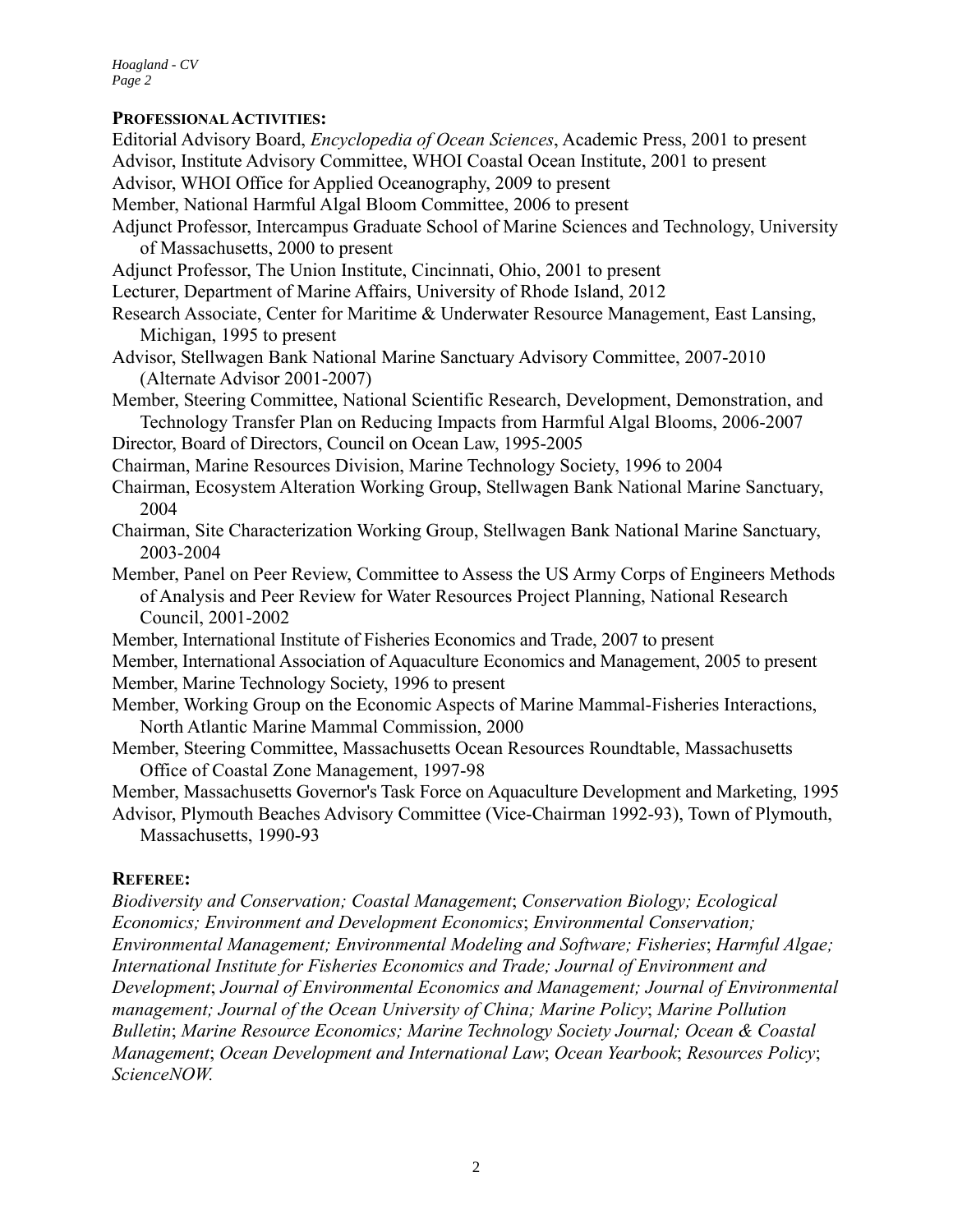### **PAPERS IN REFEREED JOURNALS:**

- Jin, D., P. Hoagland, T.M. Dalton and E.M. Thunberg. 2012. Development of an integrated economic and ecological framework for ecosystem-based fisheries management in New England. *Prog. Oceanog.* (forthcoming).
- Jin, D., H.L. Kite-Powell, P. Hoagland and A.R. Solow. 2012. A bioeconomic analysis of traditional fisheries in the Red Sea off the coast of the Kingdom of Saudi Arabia. *Mar. Res. Econ.* (forthcoming).
- Hoagland, P., D. Jin and H.L. Kite-Powell. 2011. The costs of beach replenishment along the US Atlantic coast. *Journal of Coastal Research* (published online: http://dx.doi.org/10.2112/ JCOASTRES-D-11-00066.1).
- Fleming, L.E., B. Kirkpatrick, L.C. Backer, C.J. Walsh, K. Nierenberg, J. Clark, A. Reich, J. Hollenbeck, J. Benson, Y.S. Cheng, J. Naar, R. Pierce, A.J. Bourdelais, W.M. Abraham, G. Kirkpatrick, Julia Zaias, A. Wanner, E. Mendes, S. Shalat, P. Hoagland, W. Stephan, J. Bean, S. Watkins, T. Clarke, M. Byrne and D.G. Baden. 2010. Literature review of Florida red tide: implications for human health effects. *Harm. Alg.* 3:99-115.
- Hoagland, P. 2010. A (social) scientific look at ecosystem-based management. *Ocean & Coastal Law Journal* 15:167-175.
- Hoagland, P., S. Beaulieu, M.A. Tivey, R.G. Eggert, C. German, L. Glowka and J. Lin. 2010. Deep-sea mining of seafloor massive sulfides. *Mar. Pol'y* 34:728-732.
- Nierenberg, K., K. Kirner, P. Hoagland, S. Ullmann, W.G. LeBlanc, G. Kirkpatrick, L.E. Fleming and B. Kirkpatrick. 2010. Changes in work habits of lifeguards in relation to Florida red tide. *Harm. Alg.* 9:419-425. [Corrigendum: *Harm. Alg.* 9:647.]
- Bauer, M., P. Hoagland, T.M. Leschine, B.G. Blount, C.M. Pomeroy, L.L. Lampl, C.W. Scherer, D.L. Ayres, P.A. Tester, M.R. Sengco, K.G. Sellner, and J. Shumacker. 2009. The importance of human dimensions research in managing harmful algal blooms. *Front. Ecol. Environ.* doi:10.1890/070181. < http://www.esajournals.org/doi/pdf/10.1890/070181>
- Hoagland, P., D. Jin, L.Y. Polansky, B. Kirkpatrick, G. Kirkpatrick, L.E. Fleming, A. Reich, S.M. Watkins, S.G. Ullmann and L.C. Backer. 2009. The costs of respiratory illnesses arising from Florida Gulf Coast *Karenia brevis* blooms. *Environ. Health Persp.* 117:1239-1243. <http://ehp.niehs.nih.gov/docs/2009/0900645/ abstract.html>
- Kite-Powell, H.L., L.E. Fleming, L.C. Backer, E.M. Faustman, P. Hoagland, A. Tsuchiya, L.R.Younglove, B.A. Wilcox and R.J. Gast. 2008. Linking the oceans to public health: current efforts and future directions. *Environ. Health.* 7(Supp. 2):S6. <http://www.ehjournal.net/ supplements/7/S2>
- Jin, D. and P. Hoagland. 2008. The value of HAB predictions to the commercial shellfish fishery in the Gulf of Maine. *Harm. Alg.* 7(6):772-781.
- Jin, D., E. Thunberg and P. Hoagland. 2008. Economic impact of the 2005 red tide event on commercial shellfish fisheries in New England. *Oc. & Coast. Mgmt.*51(5):420-429.
- Hoagland, P. and D. Jin. 2007. Accounting for marine economic activities in large marine ecosystems. *Oc. & Coast. Mgmt.*51(3):246-258. <http://www.sciencedirect.com/science/ journal/09645691>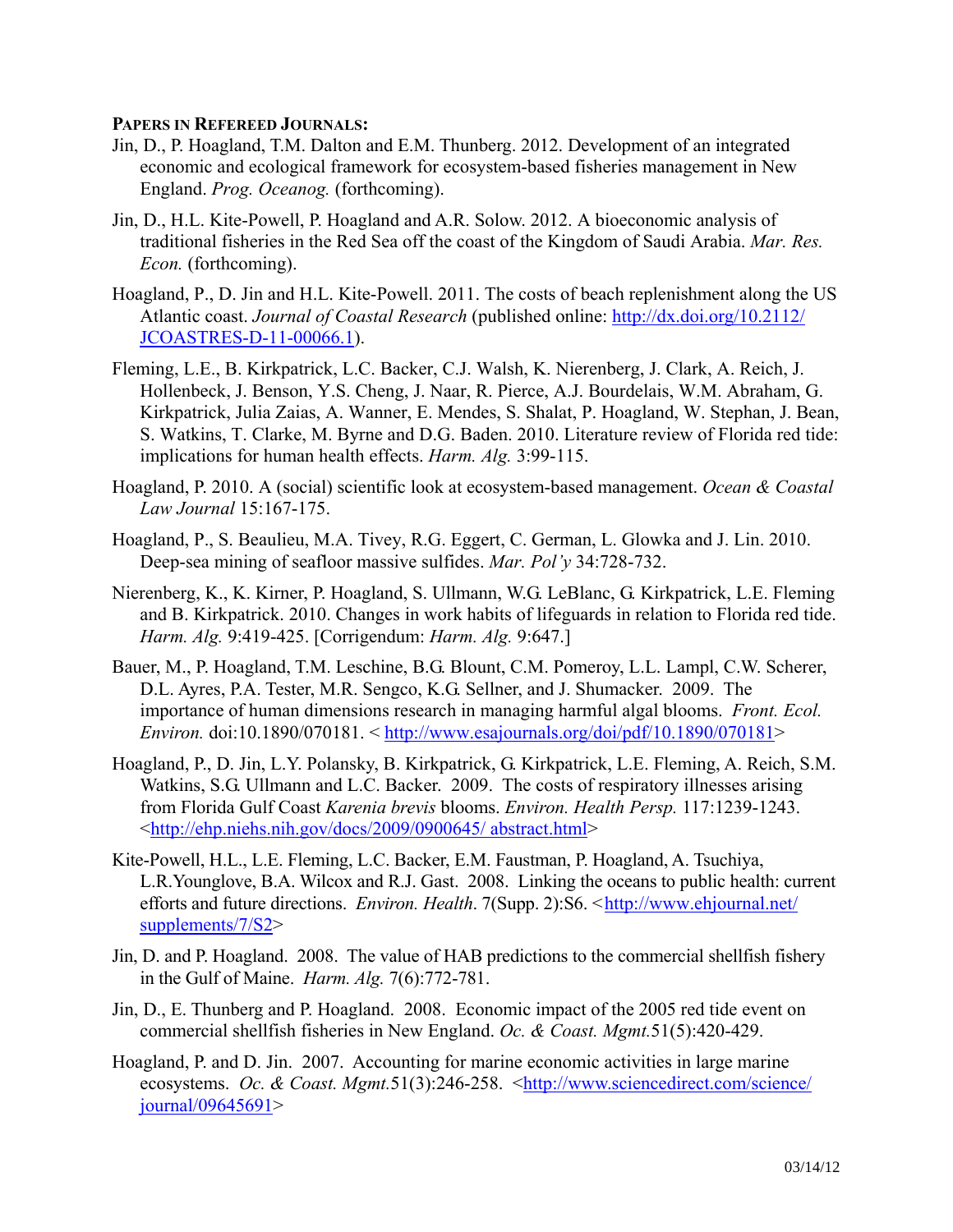- Jin, D., H.L. Kite-Powell and P. Hoagland. 2007. Anticipating the growth of an open-ocean aquaculture industry. *Aquacult. Econ. & Manag.*11:225-242.
- Hoagland, P. and D. Jin. 2006. Science and economics in the management of an invasive species. *BioSci.* 56(11):931-935. <http://hdl.handle.net/1912/1363>
- Herrera, G. and P. Hoagland. 2006. Commercial whaling, tourism, and boycotts: an economic perspective. *Mar. Pol'y* 30(3):261-269.
- Jin, D., P. Hoagland and A.R. Solow. 2006. The economic value of environmental research in understanding the relative contributions of sources of nutrients to coastal waters. *Nat. Res. Model.* 19(2):201-220. [WHOI Contrib. No. 11,296.]
- Jin, D., P. Hoagland and E.Thunberg. 2006. An analysis of the relationship between the fish harvesting and processing sectors in New England. *Mar. Res. Econ.* 21(1):47-62.
- Hoagland, P. and A.R. Solow. 2005. Regional ocean governance: a critique of two recent proposals. *Mar. Tech. Soc. J.* 38(4):61-67. [WHOI Contrib. No. 11,301.]
- Jin, D., H.L. Kite-Powell and P. Hoagland. 2005. Risk assessment in open-ocean aquaculture: a firm-level investment-production model. *Aquacult. Econ. & Manag.* 9(3):369-387. [WHOI Contrib. No. 11,394.]
- Hoagland, P., D. Jin and H.L. Kite-Powell. 2003. The optimal allocation of ocean space: aquaculture and wild harvest fisheries. *Mar. Res. Econ.* 18(2):129-147. [WHOI Contrib. No. 10,932.]
- Jin, D., P. Hoagland and T.M. Dalton. 2003. Linking economic and ecological models for a marine ecosystem. *Ecol. Econ.* 46(3):367-385. [WHOI Contrib. No. 10,705.]
- Steele, J.H. and P. Hoagland. 2003. Are fisheries "sustainable"? *Fish. Res.* 64:1-3. [WHOI Contrib. No. 11,004.]
- Hoagland, P., D.M. Anderson, Y. Kaoru and A.W. White. 2002. The economic effects of harmful algal blooms in the United States: estimates, assessment issues, and information needs. *Estuaries* 25(4b):677-695. [WHOI Contrib. No. 10,637.]
- Kite-Powell, H.L., P. Hoagland and D. Jin. 1998. Policy, law, and public opposition: the prospects for abyssal ocean waste disposal in the United States. *J. Mar. Sys.* 14:377-396. [WHOI Contrib. No. 9053.]
- Hoagland, P. 1997. Managing the underwater cultural resources of the China Seas: a comparison of public policies in Mainland China and Taiwan. *Int'l J. Mar.& Coastal L.* 12(2):265-283. [WHOI Contrib. No. 9148.]
- Hoagland, P. and D. Jin. 1997. A model of bycatch involving a passive use stock. *Mar. Res. Econ.* 12:11-28. [WHOI Contrib. No. 9370.]
- Hoagland, P., H.L. Kite-Powell and M.E. Schumacher. 1996. Regulating marine toxic pollution under the London Convention. *Int'l Iss.* 39(6):25-43. [WHOI Contrib. No. 9324.]
- Schumacher, M., P. Hoagland and A.G. Gaines. 1996. Land-based marine pollution in the Caribbean: incentives and prospects for an effective regional protocol. *Mar. Pol'y* 20(2):99- 121. [WHOI Contrib. No. 9002.]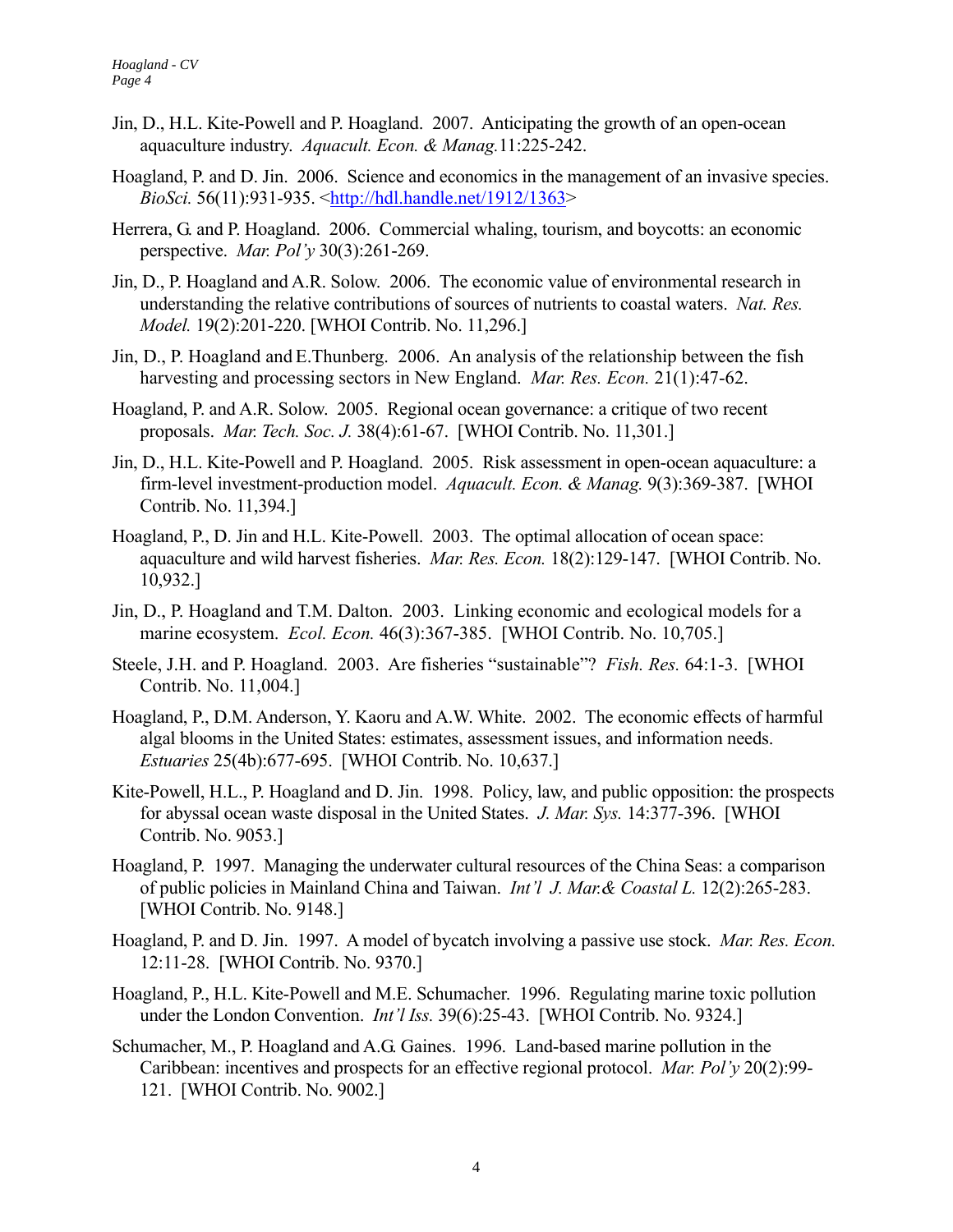- Kaoru, Y. and P. Hoagland. 1994. The value of historic shipwrecks: conflicts and management. *Coastal Manag.* 22:195-213. [WHOI Contrib. No. 8384.]
- Hoagland, P. and H.L. Kite-Powell. 1994. Technology transfer and scientific relevance. *Oceanog.* 6(3):68-77. [WHOI Contrib. No. 8230.]
- Hoagland, P. 1993. Manganese nodule price trends: dim prospects for the commercialization of deep seabed mining. *Res. Pol'y* (December):287-298. [WHOI Contrib. No. 8435.]
- LaMourie, M.J. and P. Hoagland. 1993. Government support of marine science and technology in Japan: the case of marine electronic instrumentation. *Mar. Tech. Soc. J.* 27(3):21-33. [WHOI Contrib. No. 8280.]
- Hoagland, P. 1992. Measuring voting power on the Council of the International Seabed Authority. *Oc. Pol'y Res.* 7(2):251-276. [WHOI Contrib. No. 8124.]
- Hoagland, P. and H.L. Kite-Powell. 1991. European advanced marine electronic instrumentation: A U.S. perspective. *Mar. Pol'y* 15(6):431-454. [WHOI Contrib. No. 7785.]
- Broadus, J.M. and P. Hoagland. 1990. Marine nonfuel minerals in the U.S. Exclusive Economic Zone: managing information as a resource. *Oc. & Shoreline Manag*. 13:275-294. [WHOI Contrib. No. 7144.]
- Hoagland, P. 1988. The conservation and disposal of ocean hard minerals: a comparison of ocean mining codes in the United States. *Nat. Res. J.* 28(3):451-508. [WHOI Contrib. No. 6714.]
- Hoagland, P. 1987. Performance requirements in ocean mineral development. *Mar. Pol'y Rep.* 9(3):5-10. [WHOI Contrib. No. 6399.]
- Hoagland, P. 1986. Seabed mining patent activity: some first steps toward an understanding of strategic behavior*. J. Res. Manag. & Tech.* 14(3):211-222. [WHOI Contrib. No. 6346.]
- Broadus, J.M. and P. Hoagland. 1984. Conflict resolution in the assignment of area entitlements for seabed mining. *San Diego L. Rev.* 21(3):541-576.
- Hoagland, P. 1983. Federal ocean resource management: interagency conflict and the need for a balanced approach to resource management. *Virginia J. Nat. Res. L.* 3(1):1-33.
- Einbender, G., A. Bakalian, T. Wall, P. Hoagland and K. Kamlet. 1982. The case for immediate controls on acid rain. *Mat. & Soc.* 6(3):251-282.
- Hoagland, P. 1981. The United States Coast Guard: Semper Paratus? *Mar. Pol'y Rep.* 3:1-4. [Reprinted in: U.S. Congress, House, Committee on Merchant Marine and Fisheries, Subcommittee on Coast Guard and Navigation, *Hearings on Coast Guard Authorization and Oversight*. 97th Cong., 2d sess., 1982, pp. 249-53.]

#### **CHAPTERS IN BOOKS:**

Hoagland, P., ed. 2010. *Marine Policy and Economics*. New York: Academic Press, 618pp.

- MacLeod, M.S., M. Lynch and P. Hoagland. 2009. Ocean zoning. *In* J.H. Steele, S.A. Thorpe and K.K. Turekian, eds., *Encyclopedia of Ocean Sciences*. 2nd edition. Cambridge, UK: Elsevier. Online at: http://www.sciencedirect.com/science/referenceworks/9780123744739.
- Sherman, K., I. Belkin, S. Seitzinger, P. Hoagland, D. Jin, M-C. Aquarone and S. Adams. 2009. Indicators of changing states of large marine ecosystems. *In* K. Sherman, M-C. Aquarone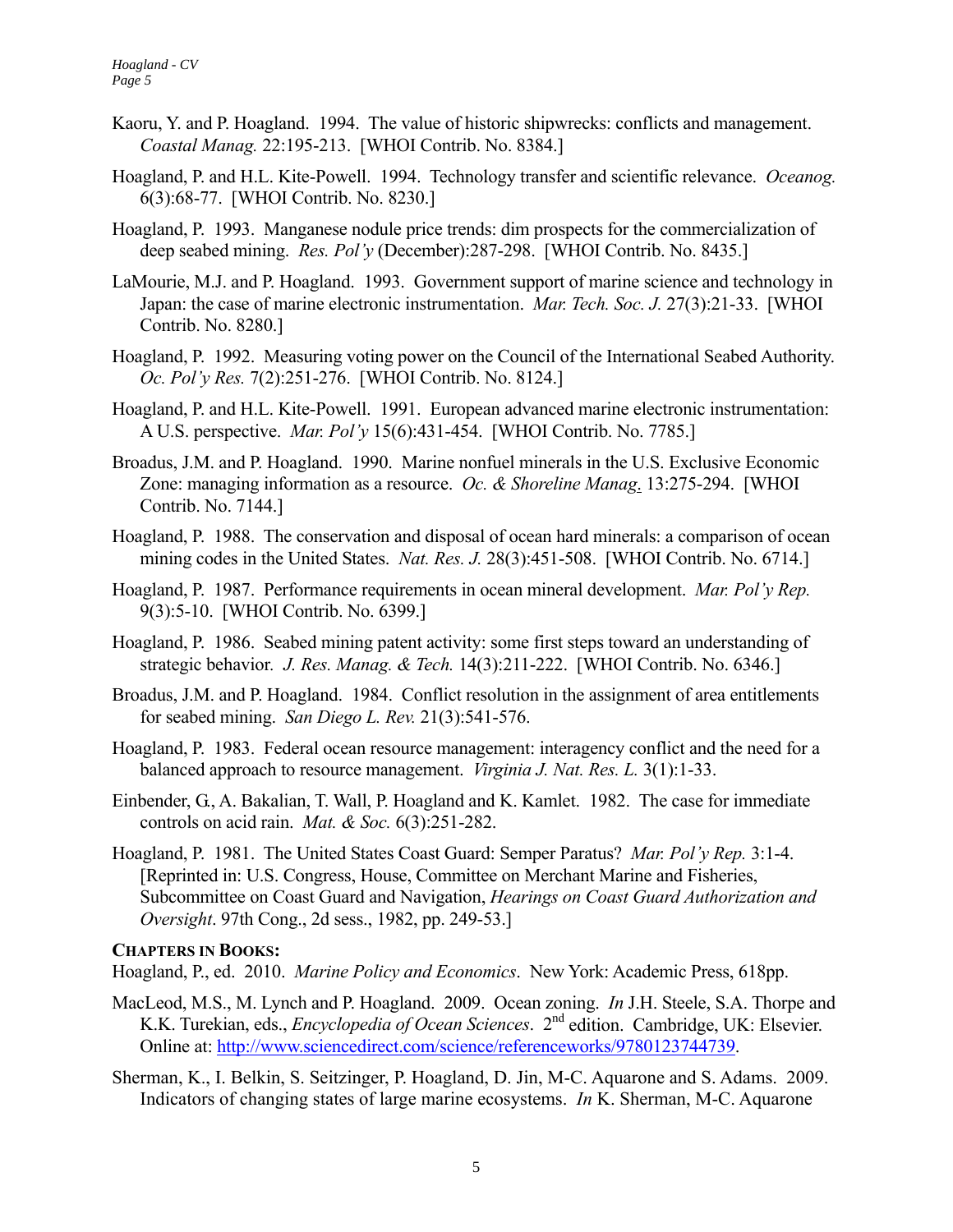and S. Adams, eds., *Sustaining the World's Large Marine Ecosystems*. Gland, Switz.: International Union for the Conservation of Nature and Natural Resources, pp. 13-49.

- Hoagland, P. 2008 From jubilees to halos: clarifying the economic effects of harmful algal blooms on commercial fisheries. *Am. Fish. Soc. Symp.* 64:233-243.
- Hoagland, P. and S. Scatasta. 2006. The economic effects of harmful algal blooms. *In* E. Granéli and J.T. Turner, eds., *Ecology of Harmful Algae*. Ecological Studies, Vol. 189. Berlin: Springer-Verlag, Chap. 30, pp. 391-402. [WHOI Contrib. No. 11,414.]
- Hoagland, P., D. Jin, E. Thunberg and S. Steinback. 2005. Economic activity associated with the northeast shelf large marine ecosystem: application of an input-output approach. *In* T.M. Hennessey and J.G. Sutinen, eds., *Sustaining Large Marine Ecosystems: The Human Dimension*. Large Marine Ecosystem Series Vol. 13. Oxford, U.K.: Elsevier Science B.V., pp. 157-179. [WHOI Contrib. No. 9,936.]
- Stone, G., L. Madin, K. Stocks, G. Hovermale, P. Hoagland, M. Schumacher, C. Steve-Sotka, H. Tausig, P. Etnoyer. 2004. Seamount biodiversity, exploitation and conservation. *In* L.K. Glover and S.A. Earle, eds., *Defying Ocean's End*. Washington: Island Press, pp. 43-70.
- Hoagland, P., K.M. Riaf, D. Jin and H.L. Kite-Powell. 2003. A comparison of access systems for natural resources: drawing lessons for ocean aquaculture in the US Exclusive Economic Zone. *In* Bridger, C.J. and B.A. Costa-Pierce, eds., *Open-Ocean Aquaculture: From Research to Commercial Reality*. Baton Rouge, LA: World Aquaculture Society, pp. 23-44.
- Kite-Powell, H.L., P. Hoagland, D. Jin and K. Murray. 2003a. Economics of open ocean growout of shellfish in New England: sea scallops and blue mussels. *In* Bridger, C.J. and B.A. Costa-Pierce, eds., *Open-Ocean Aquaculture: From Research to Commercial Reality*. Baton Rouge, LA: World Aquaculture Society, pp. 293-306.
- Kite-Powell, H.L., P. Hoagland, D. Jin and K. Murray. 2003b. Open ocean growout of finfish in New England: a bioeconomic model. *In* Bridger, C.J. and B.A. Costa-Pierce, eds., *Open-Ocean Aquaculture: From Research to Commercial Reality*. Baton Rouge, LA: World Aquaculture Society, pp. 319-324.
- Jin, D., P. Hoagland and H.L. Kite-Powell. 2003. A Model of the optimal scale of open-ocean aquaculture. *In* Bridger, C.J. and B.A. Costa-Pierce, eds., *Open-Ocean Aquaculture: From Research to Commercial Reality*. Baton Rouge, LA: World Aquaculture Society, pp. 55-64.
- Schumacher, M.E. and P. Hoagland. 2002. The protocol concerning pollution from land-based sources and activities in the wider Caribbean region: a breakthrough for the Caribbean, but how closely should others follow their lead? *In* E.M. Borgese, A. Chircop, and M. McConnell, eds., *Ocean Yearbook 16*. Chicago: University of Chicago Press, pp. 496-532. [WHOI Contrib. No. 10,289.]
- Hoagland, P., J. Jacoby and M.E. Schumacher. 2001. Law of the sea overview. *In* J.H. Steele, S.A. Thorpe and K.K. Turekian, eds., *Encyclopedia of Ocean Sciences*. London: Academic Press, pp. 1481-1492. [WHOI Contribution No. 10,363.]
- Hoagland, P., U.R. Sumaila and S. Farrow. 2001. Marine protected areas. *In* J.H. Steele, S.A. Thorpe and K.K. Turekian, eds., *Encyclopedia of Ocean Sciences*. London: Academic Press, pp. 1654-1659. [WHOI Contribution No. 10,364.]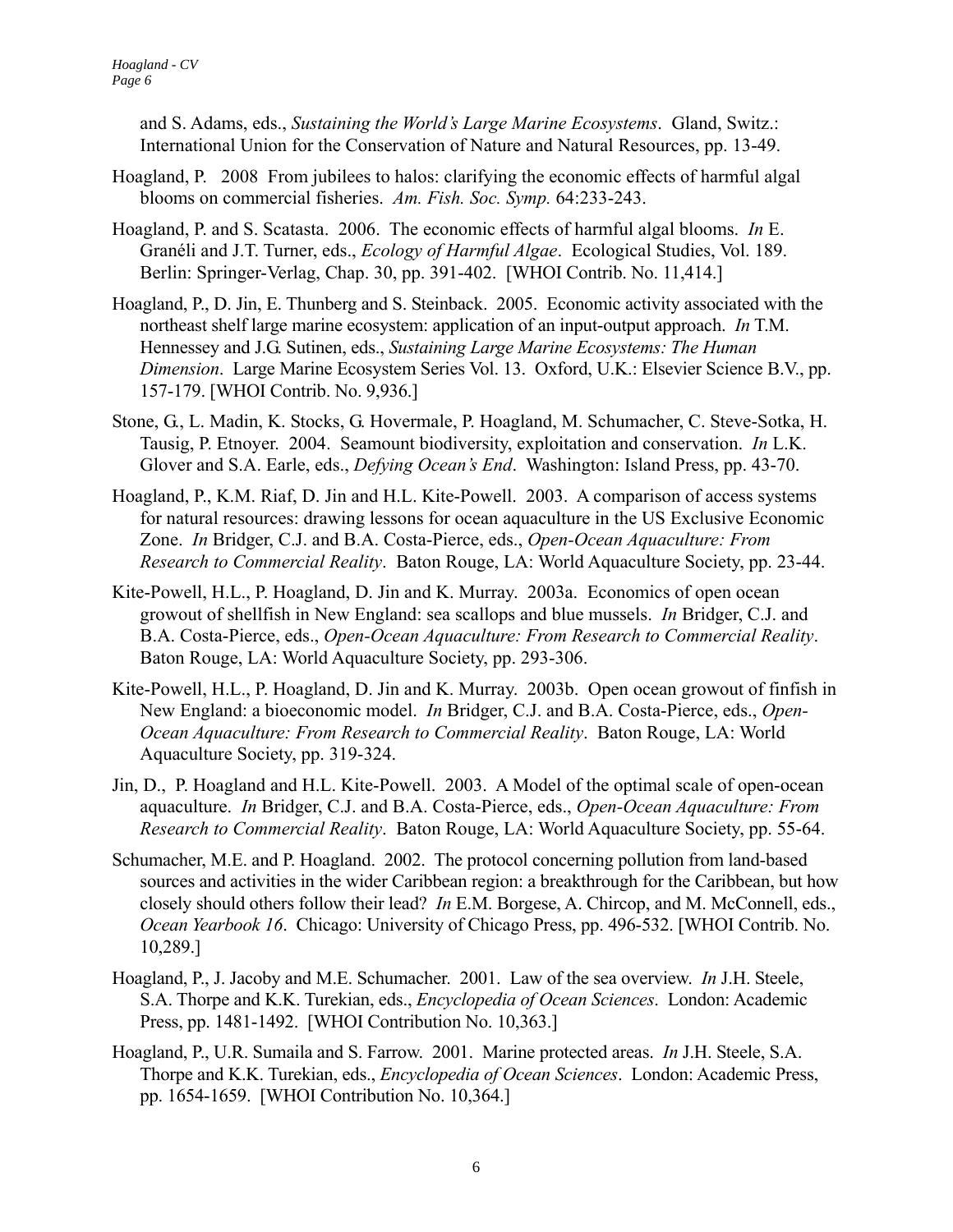- Hoagland, P. and P.C. Ticco. 2001. Marine policy overview. *In* J.H. Steele, S.A. Thorpe and K.K. Turekian, eds., *Encyclopedia of Ocean Sciences*. London: Academic Press, pp. 1646-1654. [WHOI Contribution No. 10,365.]
- Hoagland, P. 1999. Historic shipwreck policy in China. *In* S. Dromgoole, ed., *Legal Protection of the Underwater Cultural Heritage: National, Regional and International Perspectives*. London: Kluwer Law International, pp. 19-41. [WHOI Contrib. No. 9693.]
- Hoagland, P. and S. Farrow. 1996. Planning versus reality: an economic analysis of an environmental decision. *In* S. Congleton, ed., *The Political Economy of the Environment*. Ann Arbor: University of Michigan Press, pp. 145-168.
- Hoagland, P., J. Yang, J.M. Broadus and D.K.Y. Chu. 1992. China Sea coastal and marine nonfuel minerals: investigation and development. *In* J.B. Marsh, ed., *Resources and Environment in Asia's Marine Sector*. Washington: Taylor & Francis, pp. 219-276.
- Hoagland, P. 1990. Administrative discretion in the management of outer continental shelf minerals. *In* T.L. Horton, ed., *Ocean Mining Development and American Industry*. Charlottesville, Va.: Center for Oceans Law and Policy, University of Virginia School of Law. [WHOI Contrib. No. 6831.]

# **TECHNICAL REPORTS AND MONOGRAPHS:**

- Hoagland, P. and D. Jin. 2009. Report on the potential economic effects on commercial fishing from the Safe Harbor Energy Deepwater Port and Pipeline. New York: Atlantic Sea Island Group LLC (January).
- Hoagland, P. and D. Jin. 2008. Report on the potential economic effects on commercial lobstering in Western Passamaquoddy bay from transits of LNG carriers supplying the Downeast LNG liquefied natural gas facility. Robbinston, ME: Downeast LNG (November).
- Hoagland, P., D. Jin and H.L. Kite-Powell. 2008. Regional economic analysis of the Northwest Atlantic marine eco-region. Boston, Mass. The Nature Conservancy (9 September).
- Hoagland, P., H.L. Kite-Powell, M.E. Schumacher, L. Katz and D. Klinger. 2007. Economic sustainability of marine aquaculture: a report to the Marine Aquaculture Task Force. Woods Hole, Mass.: National Marine Aquaculture Task Force, Woods Hole Oceanographic Institution (February).
- Kite-Powell, H.L., P. Hoagland and D. Jin. 2007. US Gulf of Maine herring fisheries and markets, 1990-2006. Prospect Harbor, ME: Bumble Bee Foods LLC (April).
- Hoagland, P. and D. Jin. 2006. Accounting for economic activities in Large Marine Ecosystems (LMEs) and Regional Seas (RS). Regional Seas Reports and Studies No.181. Amsterdam: United Nations Environment Programme (July).
- Hoagland, P., M.E. Schumacher, H.L. Kite-Powell and J.A. Duff. 2006. Legal and regulatory framework for siting offshore wind energy facilities. Project No. 2004-OWEC-01. Westborough, Mass.: Offshore Wind Energy Collaborative Pilot Projects Grant Program, Massachusetts Technology Collaborative (30 June).
- Jin, D. and P. Hoagland. 2005. Report on the potential economic effects on commercial fishing from the Northeast Gateway Deepwater Port. The Woodlands, Tex.: Northeast Gateway Energy Bridge, L.L.C. (June).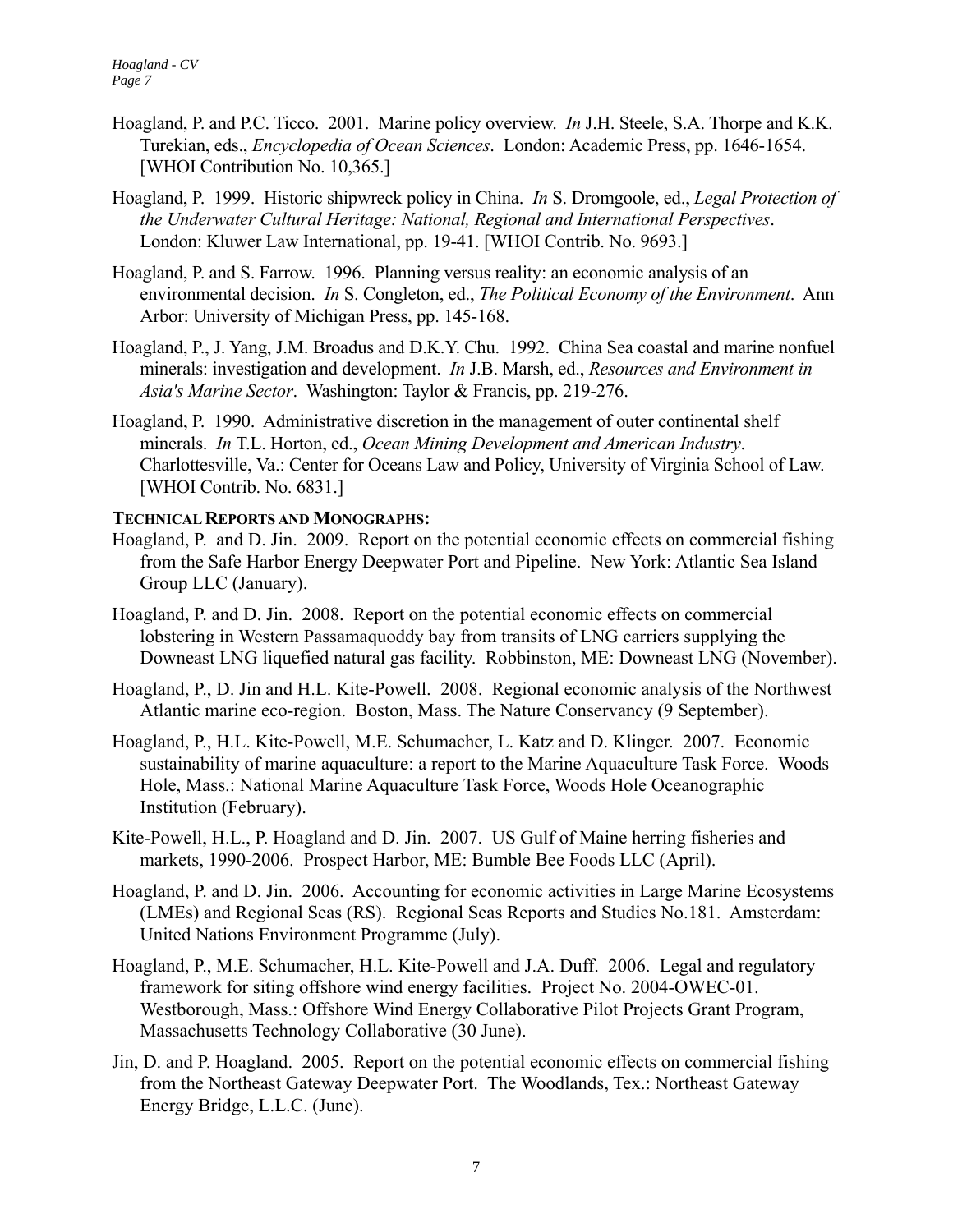- Jin, D. and P. Hoagland. 2005. Report on the potential economic effects on commercial fishing from the Northeast Gateway Pipeline Lateral construction corridor. Waltham, Mass.: Algonquin Gas Transmission, LLC (June).
- Hoagland, P. 2004. Southgate coastal reserve financial planning analysis. Coast & Harbor SCR Tech. Rep. No. 10. Woods Hole, Mass.: The Coast & Harbor Institute (February).
- Duff, J.A., T.S. Getchis and P. Hoagland. 2003. A review of legal and policy constraints to aquaculture in the US northeast. Aquaculture White Paper No. 5. NRAC Pub. No. 03-005. South Dartmouth, Mass.: Northeastern Regional Aquaculture Center, US Department of Agriculture (September).
- Hoagland, P., H.L. Kite-Powell and D. Jin. 2003. Business planning handbook for the ocean aquaculture of blue mussels. Woods Hole, Mass.: Marine Policy Center, WHOI (June).
- Marine Policy Center [P. Hoagland, H.L. Kite-Powell, D. Jin, A. Mulligan and M.E. Schumacher.] 2003. Review of the implementation status of recommendations from NRC and NAPA studies in coastal and ocean science and management: 1990-2002. Washington: US Commission on Ocean Policy (31 March).
- Kite-Powell, H.L. and P. Hoagland. 2002. Economic aspects of right whale ship strike management measures. NOAA Order No. 40EMNF100235. Woods Hole, Mass.: Northeast Fisheries Science Center, NMFS (April).
- Anderson, D.M., P. Hoagland, Y. Kaoru and A.W. White. 2000. Estimated annual economic impacts resulting from harmful algae blooms (HABs) in the United States. WHOI Tech. Rept. No. 2000-11. Woods Hole, Mass.: Department of Biology and Marine Policy Center, WHOI.
- Hoagland, P. and D. Jin. 2000. Characterizing annual potential net economic value in selected U.S. fisheries: a literature review. Washington: SeaWeb.
- Hoagland, P. and T. Morin. 2000. Information and data needs for socio-economic studies of proposed management actions at the Stellwagen Bank National Marine Sanctuary. Scituate, Mass.: Stellwagen Bank National Marine Sanctuary.
- Hoagland, P. and A.E. Meeks. 2000. The demand for whalewatching at Stellwagen Bank National Marine Sanctuary. Marine Sanctuaries Conservation Series MSD-00-2. Silver Spring, Md.: Marine Sanctuaries Division, National Oceanic and Atmospheric Administration, U.S. Department of Commerce (July), pp. 52-87.
- Marine Policy Center [P. Hoagland, D. Jarvinen, D. Jin, H.L. Kite-Powell and M.E. Schumacher.] 2000. Cost-Effective reduction of PCB contamination in the Hudson River and Estuary. Woods Hole, Mass.: Marine Policy Center, WHOI (February).
- Gaines, A.G., E.H. Gladfelter, P. Hoagland and H.L. Kite-Powell. 1999. An earth sciences observatory at St. Croix: economic analysis for a new scientific facility on the U.S. Virgin Islands. Columbia, S.C.: Belle W. Baruch Institute for Marine Biology and Coastal Research, University of South Carolina (30 April).
- Hoagland, P., A.G. Gaines and M.E. Schumacher. 1999. AUV applications in Massachusetts Bay: an assessment of current and potential opportunities. Cambridge, Mass: MIT Sea Grant Program (November).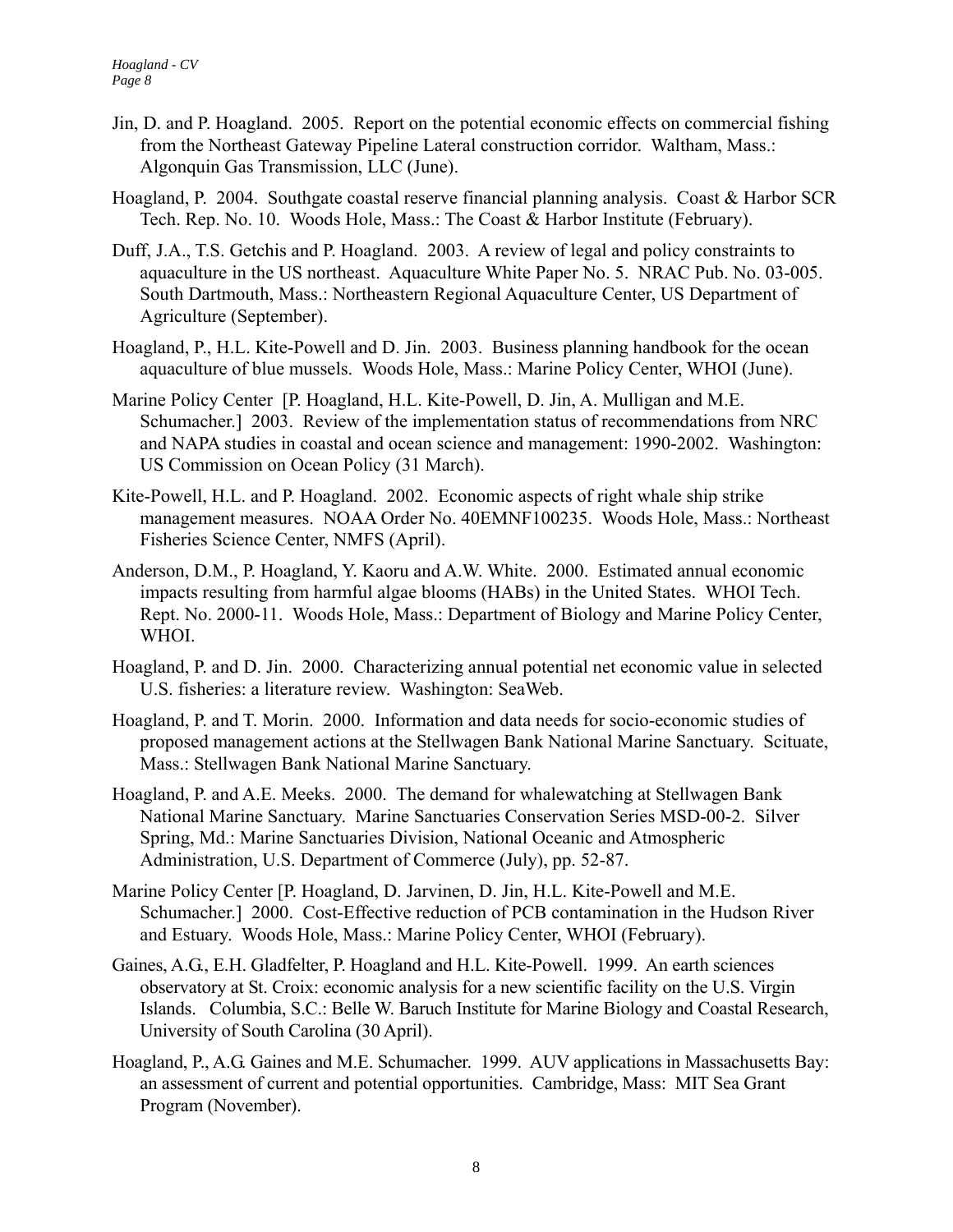- Hoagland, P., H.L. Kite-Powell, W. Paul and G. Hampson. 1998. Biological assessment for a blue mussel ocean aquaculture experiment in Rhode Island Sound. Concord, Mass.: New England Region, U.S. Army Corps of Engineers (11 May).
- Smolowitz, R., C. Goudey, S. Henrikson, E. Welch, K. Riaf, P. Hoagland, H.L. Kite-Powell, R. Smolowitz, and D. Leavitt. 1998. Sea scallop enhancement and sustainable harvesting: the Seastead Project. Westport, Mass.: Westport Scalloping Corporation (1 December). [NOAA Award No. NA66FD0027.]
- Hoagland, P. and H.L. Kite-Powell. 1997. Characterization and mitigation of marine debris in the Gulf of Maine. Boston, Mass.: Gulf of Maine Council on the Marine Environment. [http://ekman.sr.unh.edu/edims/documents/Debris/ gomdeb.html.]
- Hoagland, P., H.L. Kite-Powell and M.E. Schumacher. 1996. Marine area governance and management in the Gulf of Maine: a case study. Washington: Committee on Marine Area Governance and Management, Marine Board, National Research Council, National Academy of Sciences (1 August). [Agr. No. DOT-3830-96-002.]
- Hoagland, P., D. Jin, P. Lee, C. Croft, L. Davidson and S. Wallis. 1996. Market-based incentives to reduce fisheries bycatch. Silver Spring, Md.: National Marine Fisheries Service, NOAA, U.S. Department of Commerce (29 February). [NOAA Contr. No. 50-DGNF-5-00172.]
- Hoagland, P., Y. Kaoru and J.M. Broadus. 1995. A methodological review of net benefit evaluation for marine reserves. Environment Department paper no. 027. Washington: Environment Department, The World Bank (October).
- Willauer, C.S., H.L. Kite-Powell, P. Hoagland, R.D. McNeil and R. Miele. 1995. Massachusetts marine sector white paper. South Dartmouth, Mass.: Committee on Marine Science and Technology, Governor's Council on Economic Growth and Technology.
- Hoagland, P., M.E. Schumacher and A.G. Gaines. 1995. Toward an effective land-based marine pollution protocol in the wider Caribbean region. WHOI-95-10. Woods Hole, Mass.: Marine Policy Center, WHOI.
- Hoagland, P., ed. 1993. Historic shipwreck management: meeting of experts II. Woods Hole, Mass.: Marine Policy Center, WHOI (August).
- Hoagland, P., ed. 1992. Historic shipwreck management: meeting of experts. Woods Hole, Mass.: Marine Policy Center, WHOI (24 March).
- Hoagland, P. 1992. Status of technology, recent patent activity and technology transfer issues in the field of deep seabed mining (with recommendations for the Republic of Korea). Seoul, Korea: Korea Ocean Research and Development Institute.
- Hoagland, P. and H.L. Kite-Powell. 1989. Technology transfer and intellectual property management in the field of oceanography: an overview of research institution/industry relations. Woods Hole, Mass.: Marine Policy Center, WHOI.
- Broadus, J.M., P. Hoagland and H.L. Kite-Powell. 1988. Determining the structure of the United States marine instrumentation industry and its position in the world industry. WHOI-88-55. Woods Hole, Mass.: Marine Policy Center, WHOI.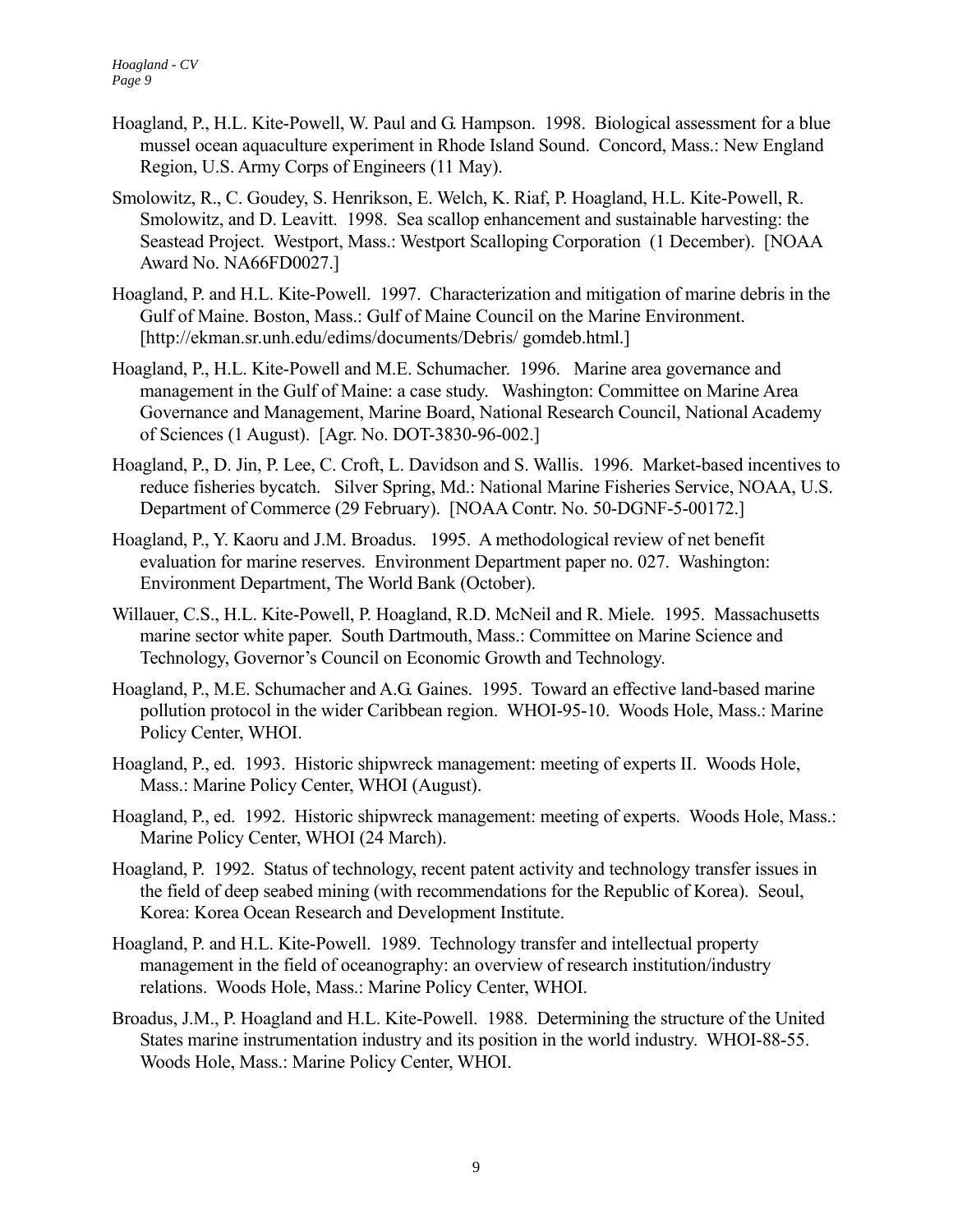- Hoagland, P. and J.M. Broadus. 1987. Seabed material commodity and resource summaries. WHOI-87-43. Woods Hole, Mass.: Marine Policy Center, WHOI.
- Hoagland, P. 1985. Patent activity in the seabed mining industry. WHOI-85-20. Woods Hole, Mass.: Marine Policy Center, WHOI.

### **PUBLISHED ABSTRACTS:**

- Hoagland, P. 2006. The public policy of harmful algal blooms. *Proc. 12th International Conference on Harmful Algae*. Copenhagen, Denmark (4 September), p. 32.
- Dalton, T.M., D. Jin and P. Hoagland. 2004. Development of an integrated economic-ecological model to estimate impacts of proposed policies. *Proc. The Coastal Society 2004 Conference*. Newport, RI (25 May).
- Duff, J.A., T.S. Getchis and P. Hoagland. 2004. A review of legal and policy constraints to aquaculture in the US Northeast. *J. Shellfish Res.* 23(2):634-636.
- Kite-Powell, H.L. and P. Hoagland. 2004. Economics of offshore culture of blue mussels (*Mytilus edulis*). *Proc. Aquaculture 2004: Aquaculture—An Ecologically Sustainable and Profitable Venture*. Honolulu: World Aquaculture Society, p. 314.
- Hoagland, P. and D. Jin. 2001. A decision framework for the economically efficient control of harmful algal blooms. *Proc. 2nd Int'l Conf. on Harmful Algae Management and Mitigation*. Qingdao, China (12-16 November). <http://vm.cfsan.fda.gov/~frf/ ha01hoag.html>
- Kite-Powell, H.L. and P. Hoagland. 2001. The economics of New England finfish growout: aquaculture at an offshore site. *J. Shellfish Res.* 20(1):521.
- Anderson, D., P. Hoagland, Y. Kaoru and A.W. White. 2000. Harmful algae blooms in the United States: estimates of economic impacts and policy responses. *Symp. On Nutrient Over-Enrichment of Coastal Waters: Global Patterns of Cause and Effect.* Washington: U.S. National Committee for SCOR, ASL&O, and the Estuarine Research Federation (11-13 October), p. 9.
- Hoagland, P. and H.L. Kite-Powell. 2000. The economics of blue mussel growout: aquaculture at an offshore site. *J. Shellfish Res.* 19(1): 573-574.
- Hoagland, P. 1999. Harmful algae blooms in the United States: estimates of economic impacts and policy responses. *Proc. 1st Int'l Conf. On Harmful Algae Management and Mitigation*. Subic Bay, Philippines (10-14 May).
- Hoagland, P., H.L. Kite-Powell and D. Jin. 1999. The economics of sea scallop growout: aquaculture at an offshore site. *J. Shellfish Res.* 18(1): 267.
- Elliott, M. and P. Hoagland. 1998. Exposed longline aquaculture of *Mytilus edulis*—a risk analysis. *Proc. Northeast Aquaculture Conference and Expo.* Rockport, Maine (18 November): 16.
- Hoagland, P., D. Jin and H.L. Kite-Powell. 1998. Understanding the potential of offshore marine aquaculture: a bioeconomic approach. *J. Shellfish Res.* 17(1): 356.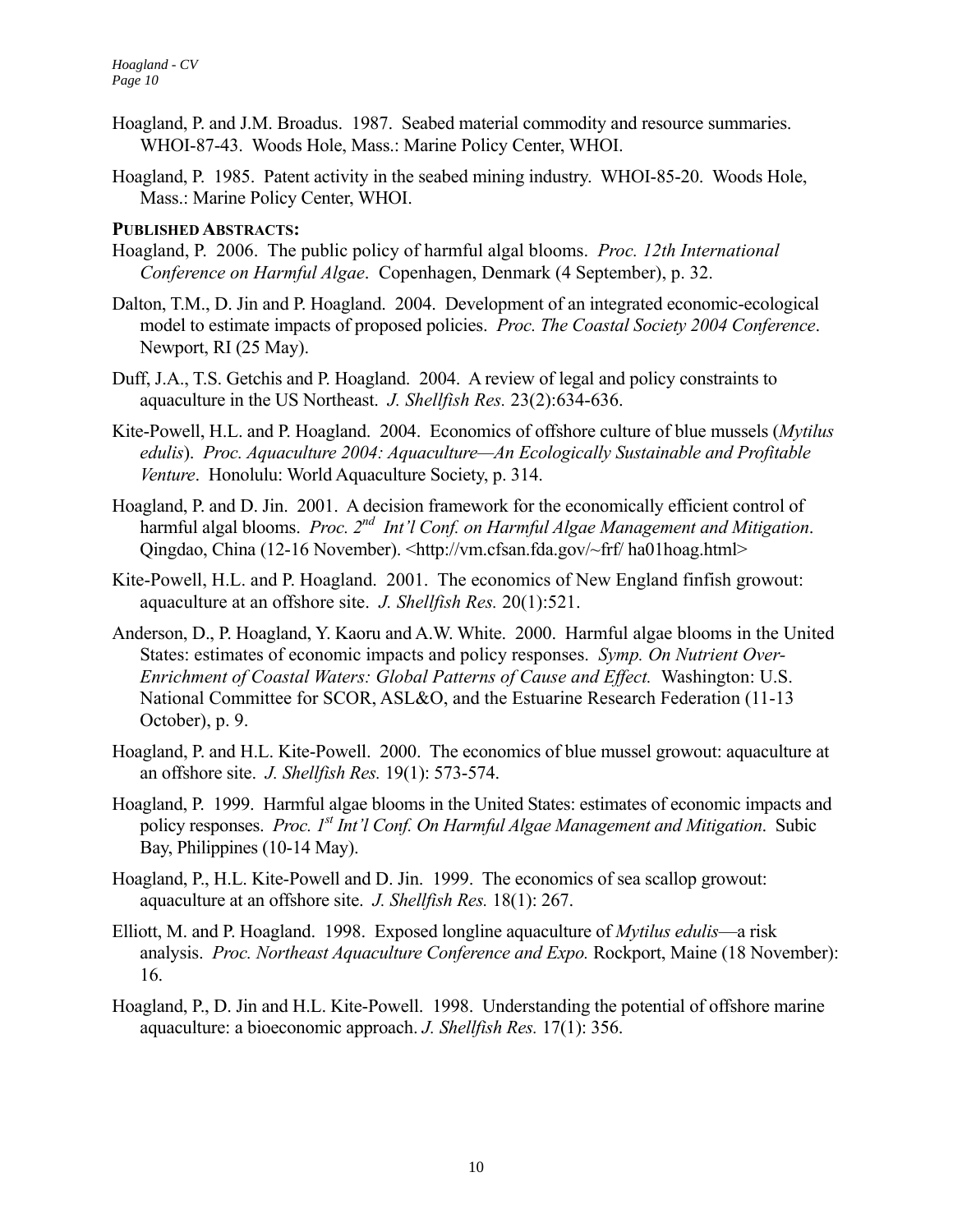*Hoagland - CV Page 11*

- Paul, W., J. Gobat, M. Grosenbaugh, G. Hampson, P. Hoagland, H. Kite-Powell and L. Murray. 1998. Demonstrating the feasibility of the open-ocean aquaculture of blue mussels (*Mytilus edulis*) in Rhode Island Sound. *Proc. Northeast Aquaculture Conference and Expo* Rockport, Maine (18 November): 15.
- Hoagland, P. and D. Jin. 1997. Governance of access to public natural resources: a comparison of federal systems. *J. Shellfish Res.* 16(1): 288.
- Hoagland, P., H.L. Kite-Powell and M. Schumacher. 1997. Ocean governance in the Gulf of Maine. *Proc. AAAS Annual Meeting and Science Innovation Exposition (AMSIE '97)*, Seattle (13-18 February).
- Hoagland, P. and D. Jin. 1996. Designing an access system for ocean mariculture. *J. Shellfish Res.* 15(2): 455.

### **OTHER PUBLICATIONS:**

- Hoagland, P. and D. Jin. 2011. Decision-support for the economic analysis of trade-offs in coastal and marine spatial planning (CMSP) for the US Northeast Shelf Large Marine Ecosystem. ICES CM 2011/M:14. *Proc. ICES 2005 Ann. Sci. Conf.* Gdansk, Poland (19-23 September).
- Eberbach, S. and P. Hoagland. 2011. Estimating the economic effects of shoreline change on assessed property values in Sandwich, Massachusetts. *ASCE Conf. Proc.* doi:10.1061/ 41185(417)21*.*
- Hoagland, P. 2007. Testimony before the Joint Hearing on *Renewable Energy Opportunities and Issues on the Outer Continental Shelf.* Joint Hearing of the Subcommittee on Fisheries, Wildlife and Oceans and the Subcommittee on Energy and Mineral Resources. Washington: Committee on Natural Resources, House of Representatives, US Congress (24 April).
- Sherman, K., P. Hoagland and D. Jin. 2005. Driving forces affecting resource sustainability in large marine ecosystems. ICES CM 2005/M:07. *Proc. ICES 2005 Ann. Sci. Conf.* Aberdeen (20-24 September).
- Hoagland, P. 2004. An overview of the economics of deep-sea fisheries. *Proc. Deep-sea Fisheries: Ecology, Economics and Conservation*. Woods Hole, Mass.: Ocean Life Institute, Woods Hole Oceanographic Institution and the New England Aquarium (12-14 September). <http://www.whoi.edu/institutes/oli/activities/ symposia\_deepsea\_program.htm>
- Herrera, G. and P. Hoagland. 2004. Whaling in the presence of ecological and market linkages and the threat of boycotts. *Proc. IIFET 2004 Japan*. Tokyo: International Institute for Fisheries Economics and Trade (26-29 July).
- Hoagland, P. 2004. Which way will the wind blow? Marine scientists have a key role to play in the debate over wind farms in the coastal ocean. *Oceanus* 42(3):56-59. <http://oceanusmag.whoi.edu/v42n3/hoagland.html>
- Steele, J.H. and P. Hoagland. 2004. Reply to Zeller and Russ. *Fish. Res.* 67:247-248.
- Hoagland, P. 2003. Exploring sea-floor resources. *Science* 300:1093 (26 May) [letter to the editor concering P.A. Rona's perspective on "Resources of the sea floor"].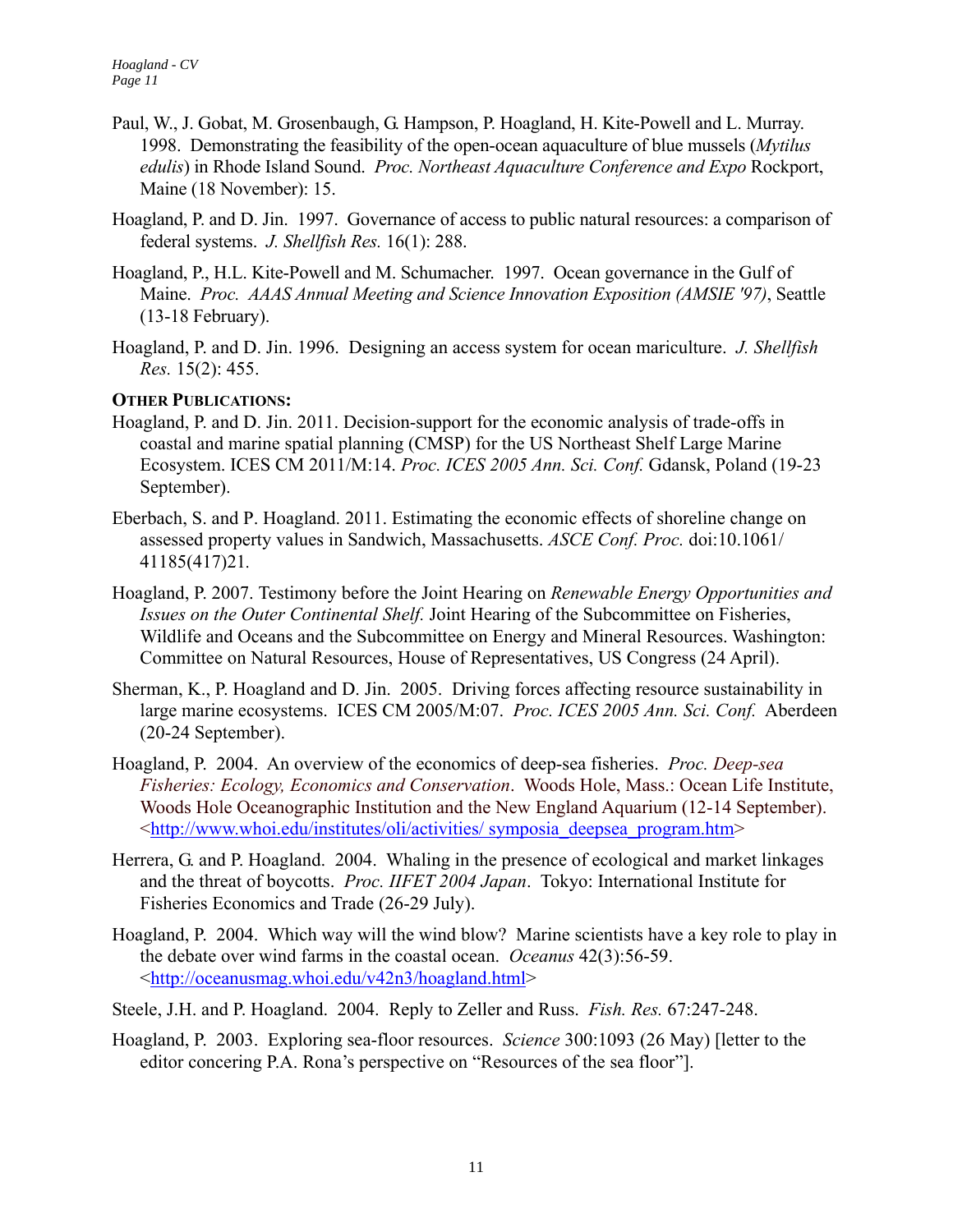- Hoagland, P. 2001. Recent US policy developments affecting the use of analytical approaches for estimating the economic effects of fisheries conservation and management. *In* P. Failler, ed., *Research Orientations for the Development of NewTools and Models to Evaluate the Contribution of Aquaculture and Fishing Activities to the Development of Coastal Areas and their Socio-Economic Interactions with Other Sectors*. CEMARE Rep. No. 56. Portsmouth, UK: Centre for the Economics and Management of Aquatic Resources, University of Portsmouth, pp. 75-84.
- Hoagland, P., P. Fell, J.F. Bash, R.K. Mohan, R. Smolowitz, J.C. Wiltshire and D. Haven. 2000. State of Technology Report—Marine Resources Division. *Mar. Tech.. Soc. J.* 34(2): 46-61.
- Jin, D. and P. Hoagland. 2000. Economic activities associated with the northeast shelf large marine ecosystem. *In* T. Grigalunas and M. Mazzotta, eds., *NESLME Economic Valuation Handbook* (forthcoming).
- Hoagland, P. 1999. Economic impacts of water quality on marine fisheries. Presented at: *Agriculture and Coastal Resources: Issues in Measuring the Economic Dimensions of Problems and Policies*. Mimeo. Washington: Economic Research Service, US Department of Agriculture (3 June).
- Hoagland, P. 1999. *Toward the Practicable Control of Marine Fisheries Bycatch: A Public Policy Analysis*. Ph.D. Dissertation. Newark, Del.: College of Marine Studies, University of Delaware.
- Hoagland, P. and N. Tongring. 1997. Antiquities markets: where do they come from? *Bibl. Arch. Rev.* 23(1) [letter to the editor].
- Hoagland, P. 1996. Meeting summary. *In* K. Vrana and E.M. Mahoney, eds., *Proc. Deep-Water Shipwreck Assessment: Partnerships and Technologies*, East Lansing, Mich. (in press).
- Kite-Powell, H.L. and P. Hoagland. 1994. Dimensions of competitiveness—marine instrumentation firms. *Sea Tech.* 35(1): 60-62.
- Broadus, J.M. and P. Hoagland. 1992. Joint development of nonfuel marine minerals in Asian seas. *In* T.H. Hyung, I.Z. Chang and M.J. Valencia, eds., *Proc. Int'l Conf. On East Asian Seas: Cooperative Solutions to Transnational Issues*. Seoul (21-23 September): 87-90.
- Broadus, J.M., P. Hoagland and H.L. Kite-Powell. 1989. Defining a key industry: marine electronics instrumentation. *Sea Tech.* 30(8): 59-64.
- Hoagland, P. 1989. Review of: G.J. Mangone, *Marine Policy for America*, Taylor & Francis, New York, 1988. *Oceanus* 32(2): 92-93.
- Hoagland, P. and T.K. Eichenberg. 1988. The Channel Islands National Marine Sanctuary. *Oceanus* 31(1): 66-74.
- Hoagland, P. 1985. The role of the United States Coast Guard. *Oceanus* 28(2): 67-73.
- Broadus, J.M. and P. Hoagland. 1984. Rivalry and coordination in marine hard minerals regulation. *In* Marine Technology Society and Institute for Electrical and Electronics Engineers, eds., *Proc. Oceans '84*, Washington: 415-420.
- Hoagland, P. 1982. *Marine Sanctuaries: Coordination in Federal Ocean Management*. Master's Thesis. Newark, Del.: College of Marine Studies, University of Delaware.